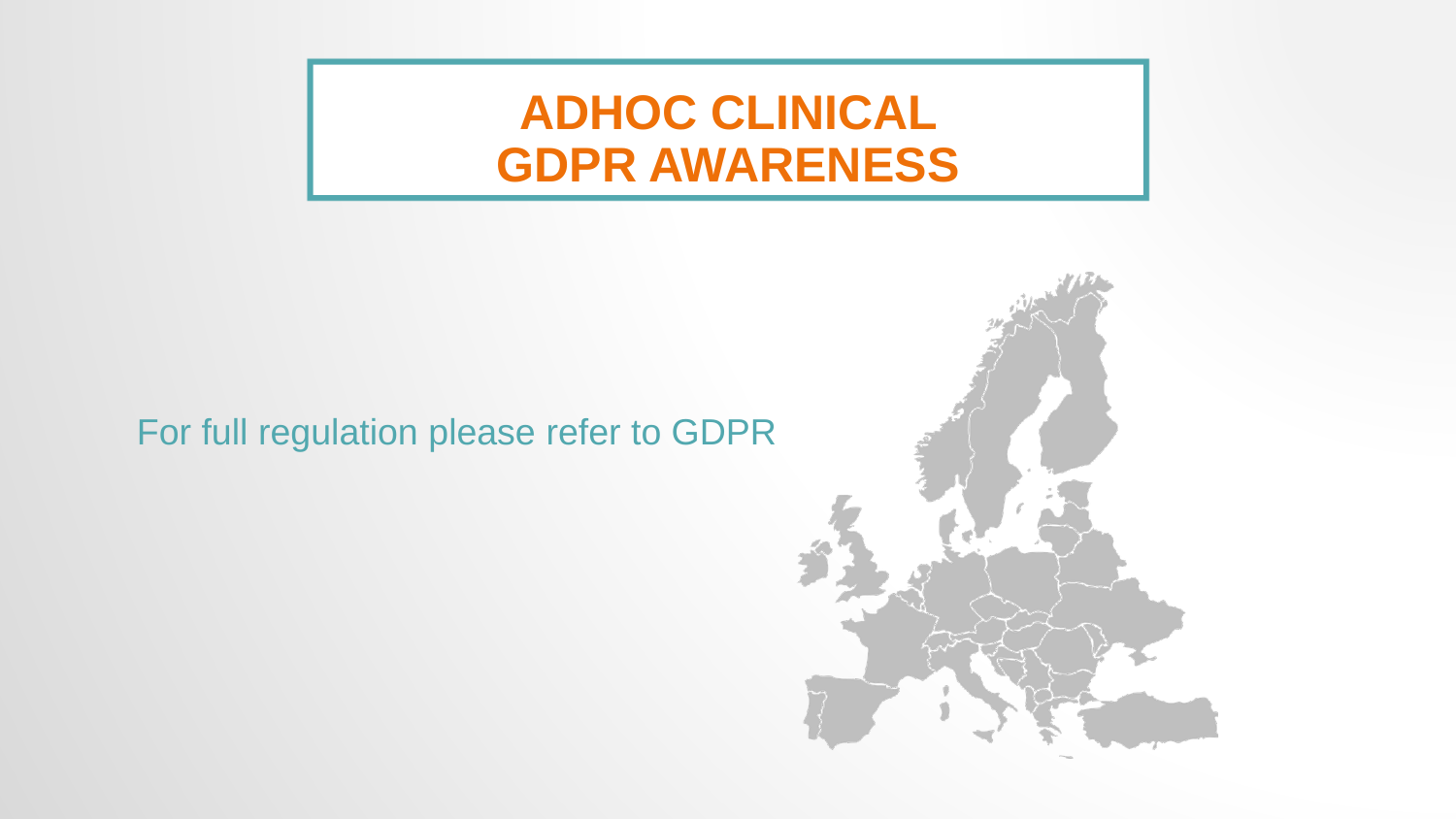### **SCOPE OF PRESENT PRESTATION**

- Inform clients of Ad Hoc Clinical of existence of the GPDR
- Introduction to the European GPDR law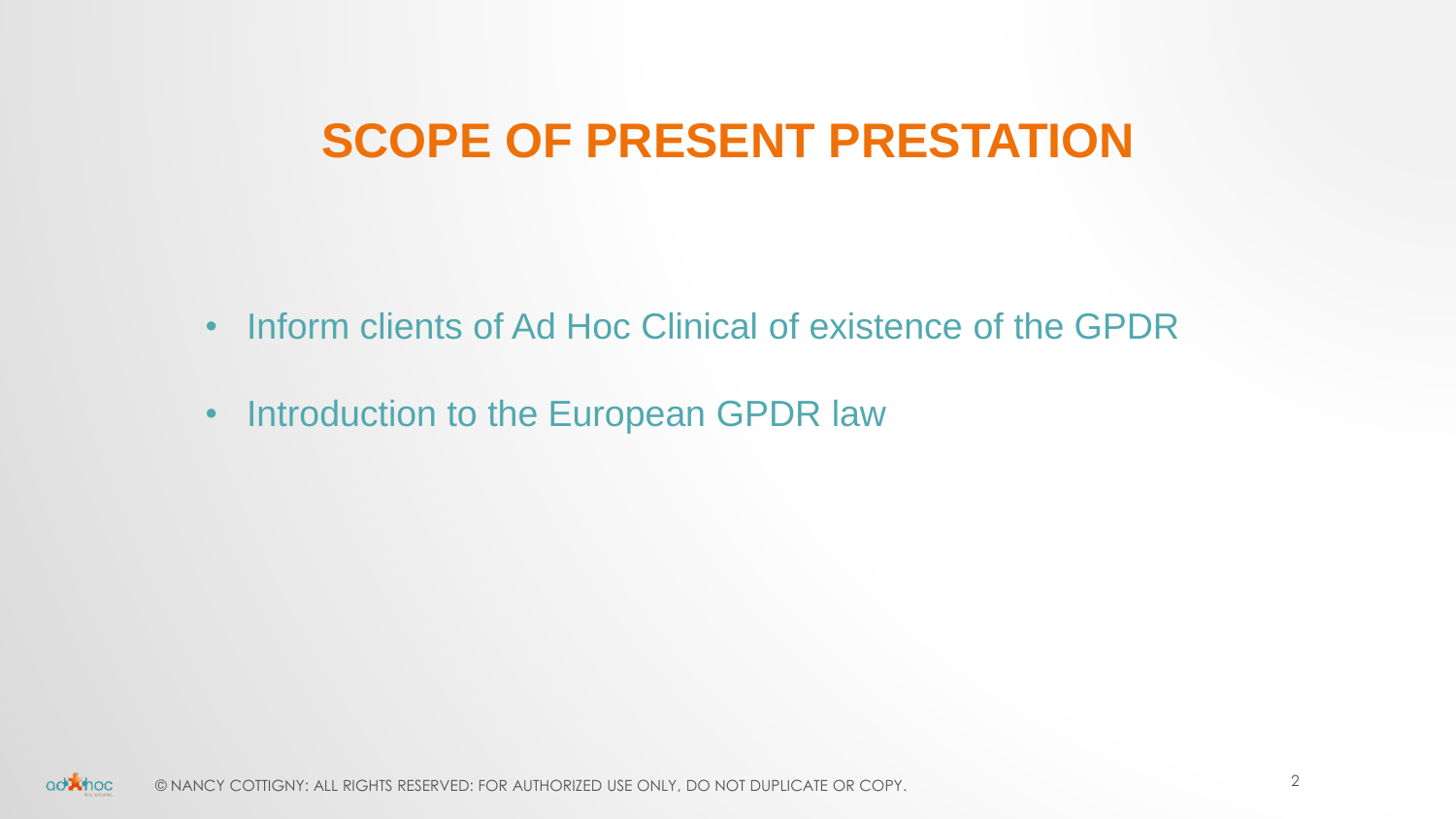### **WAIVER**

*This information is an introduction to GDPR only and is not intended to be used for training purposes.*

*Information provided is synoptic and sometimes incomplete.* 

*Please refer to applicable regulations/ guidelines and standards for detailed information.*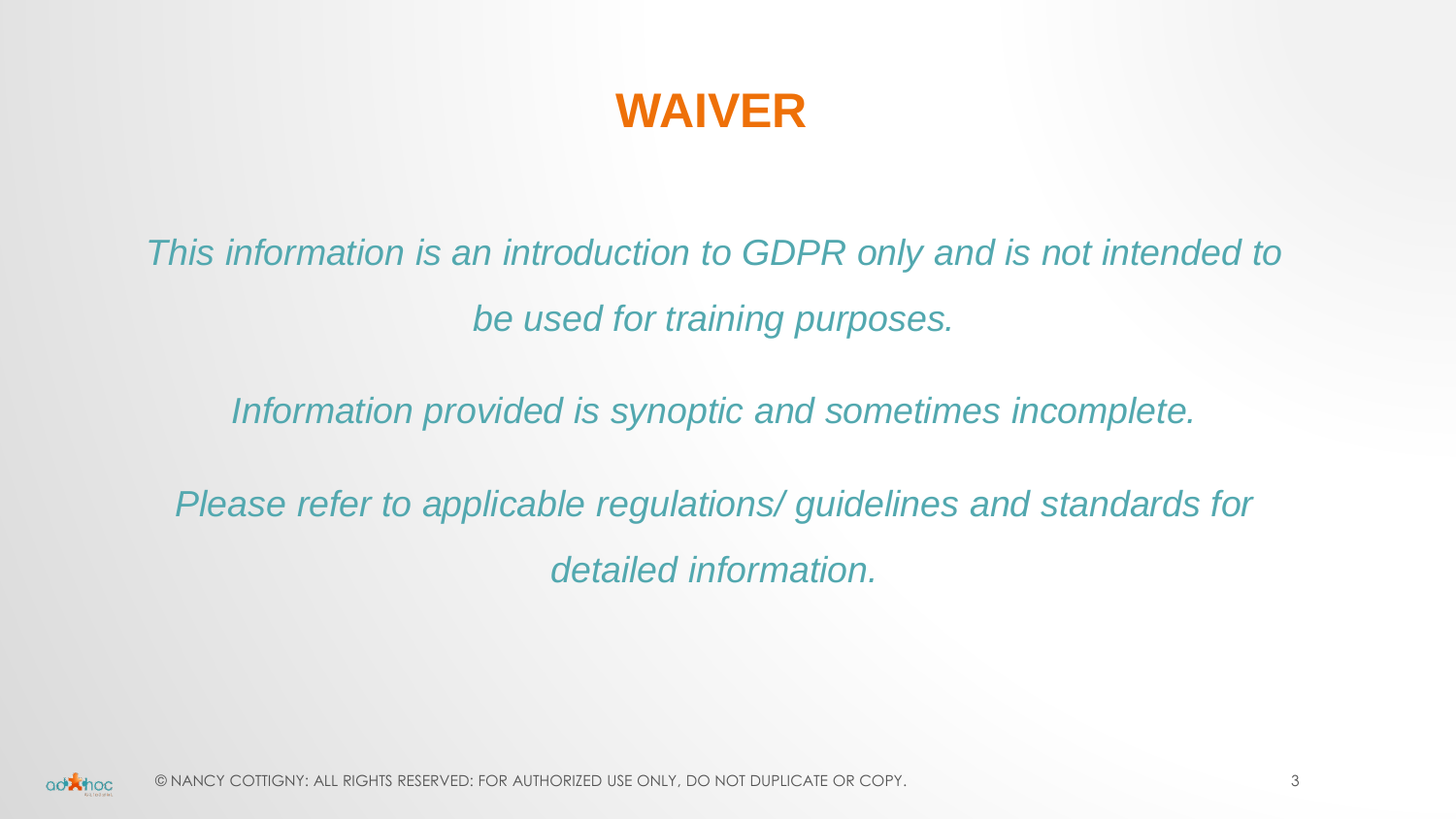# **OUTLINE**

What law do you say ?

Does it apply to me ?

What do I need to do?

- Risk analysis + documentation
- Appoint DPO/ DPR

What if I " forget" to be compliant ?

Reference to the GPDR law

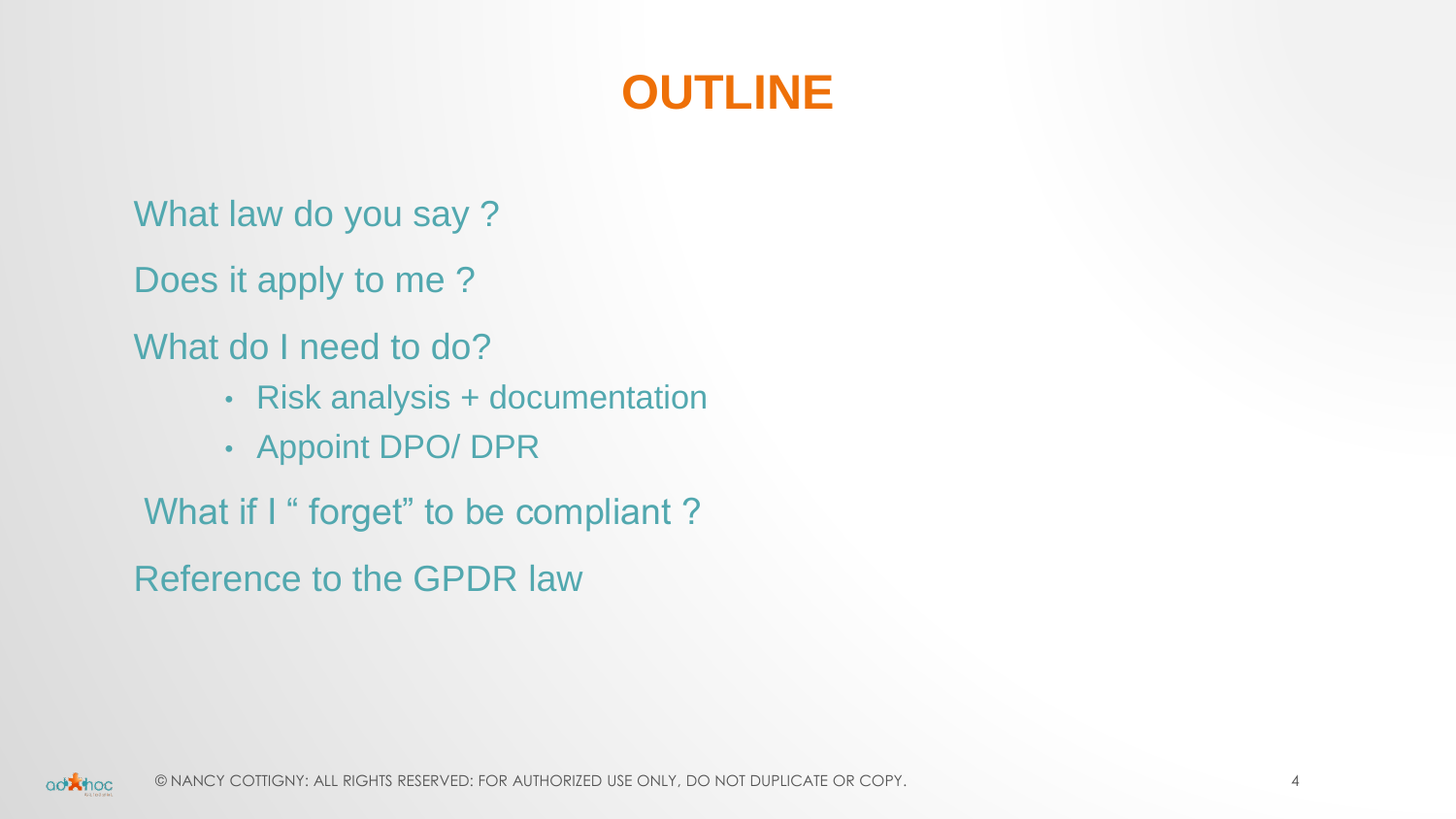### **GDPR: GENERAL DATA PROTECTION REGULATION REGULATION (EU) 2016/679 OF THE EUROPEAN PARLIAMENT AND OF THE COUNCIL of 27 April 2016**

on the protection of natural persons with regard to the **processing** of **personal** 

**data** and on the free movement of such data

(repealing Directive 95/46/EC)

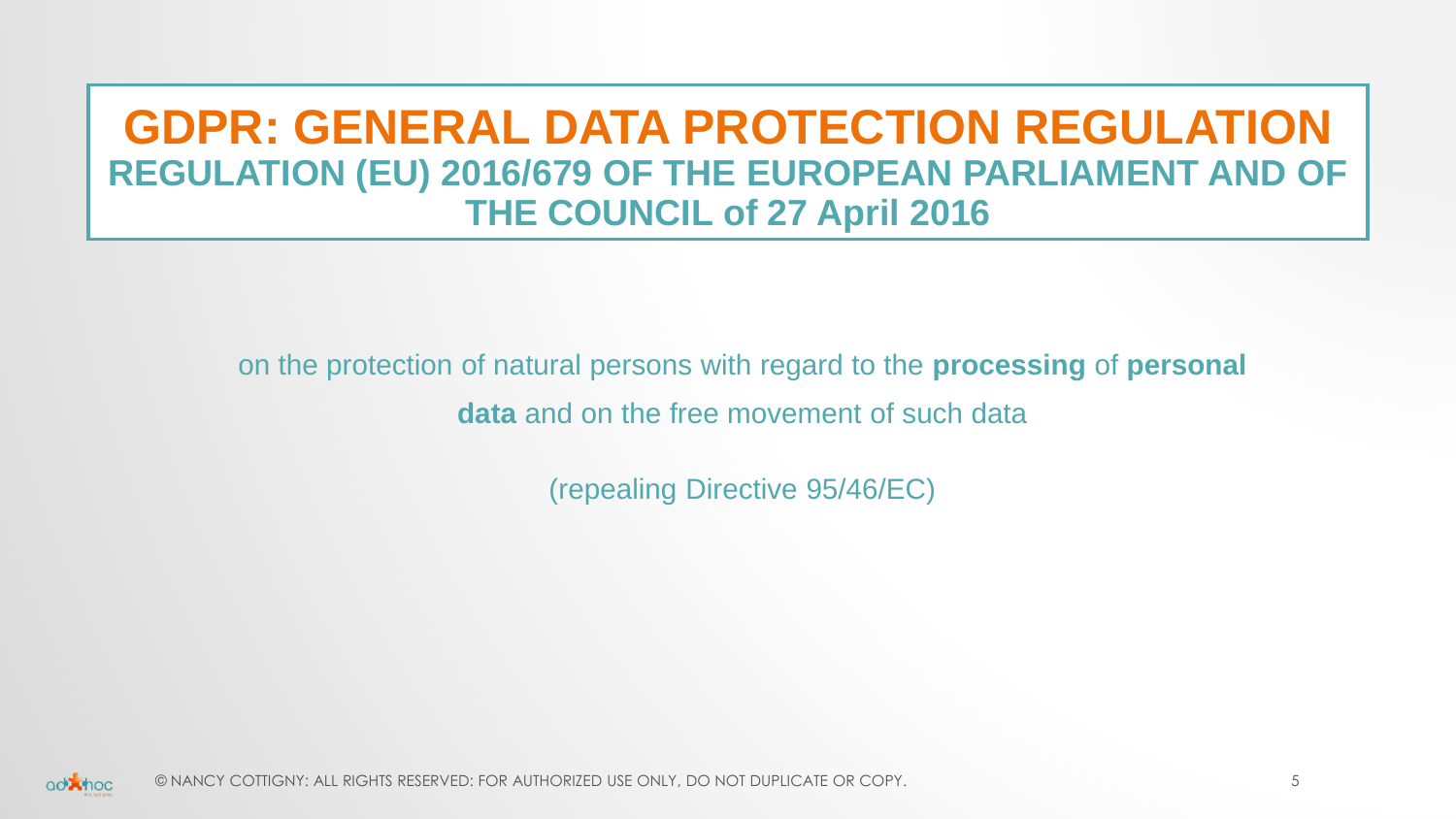### **WHEN WILL IT BE APPLICABLE ?**



# Has taken effect since **25th of May 2018** and is directly applicable in all Member States without the need for implementing national legislation.



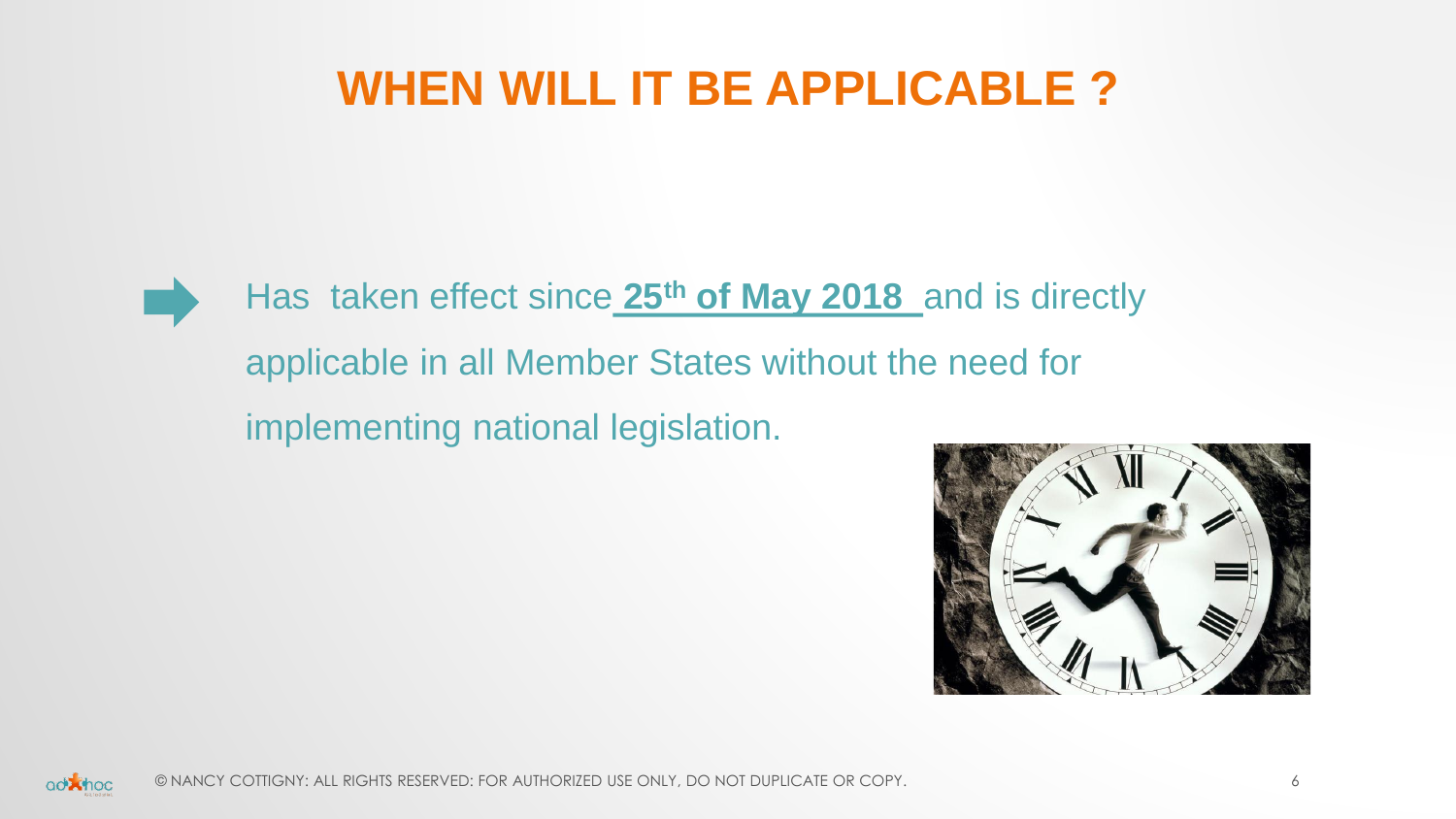# **WHO IS CONCERNED ?**

- **EU companies**, with EU activities.

- **non-EU companies** processing personal Data of EU residents

From companies like Google to a vendor of French fries

A large range of companies dealing with personal data are concerned - NOT ONLY those involved in Clinical Research!

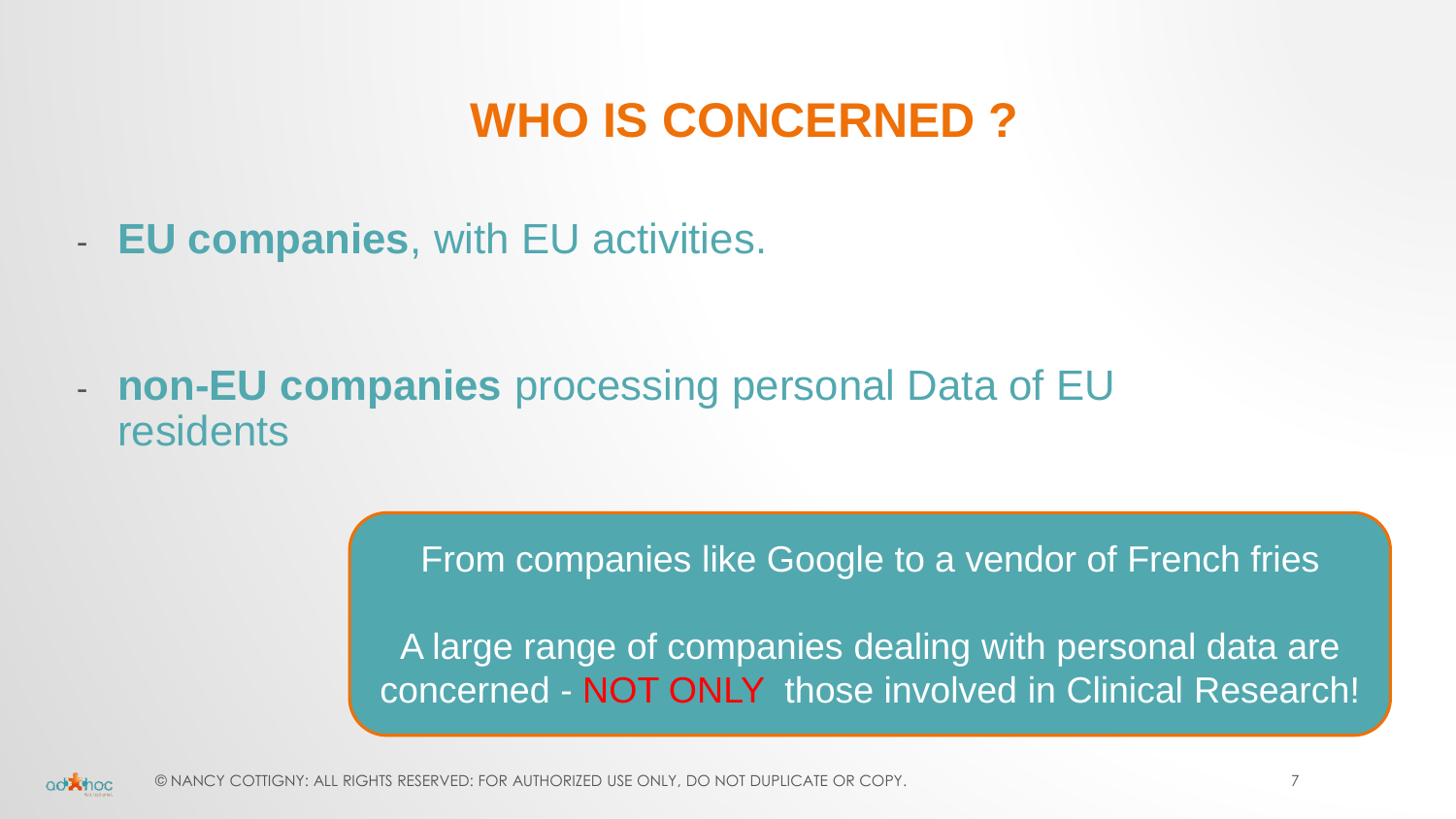# **WHAT ACTIVITIES ARE REGULATED BY THE DATA PROTECTION ACT?**

### **"Processing" of personal data =**

obtaining, recording or holding the information or data or carrying out any operation or set of operations on the information

→ *The definition of processing is very wide and it is difficult to think of anything an organisation might do with data that is not considered as processing* 

> More particularly : Data collection, archiving, extraction, consultation, transmission, lock, deletion, update, structuring

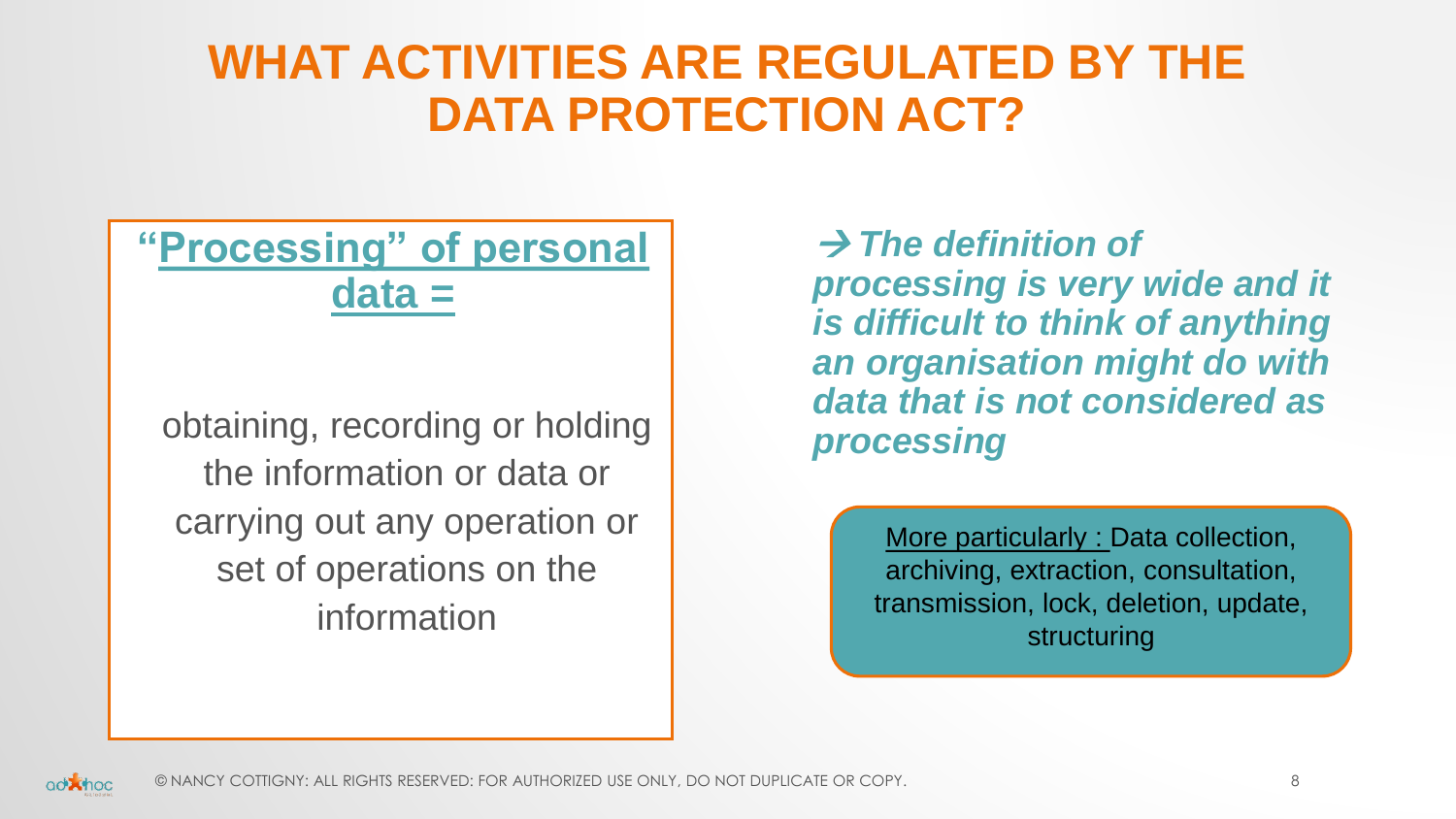# **WHAT IS PERSONNAL DATA ?**





personal data = ANY information related to an Identified OR identifiable individual

Patient Data in clinical trials is almost never considered anonymous but identifiable through a code held by the investigator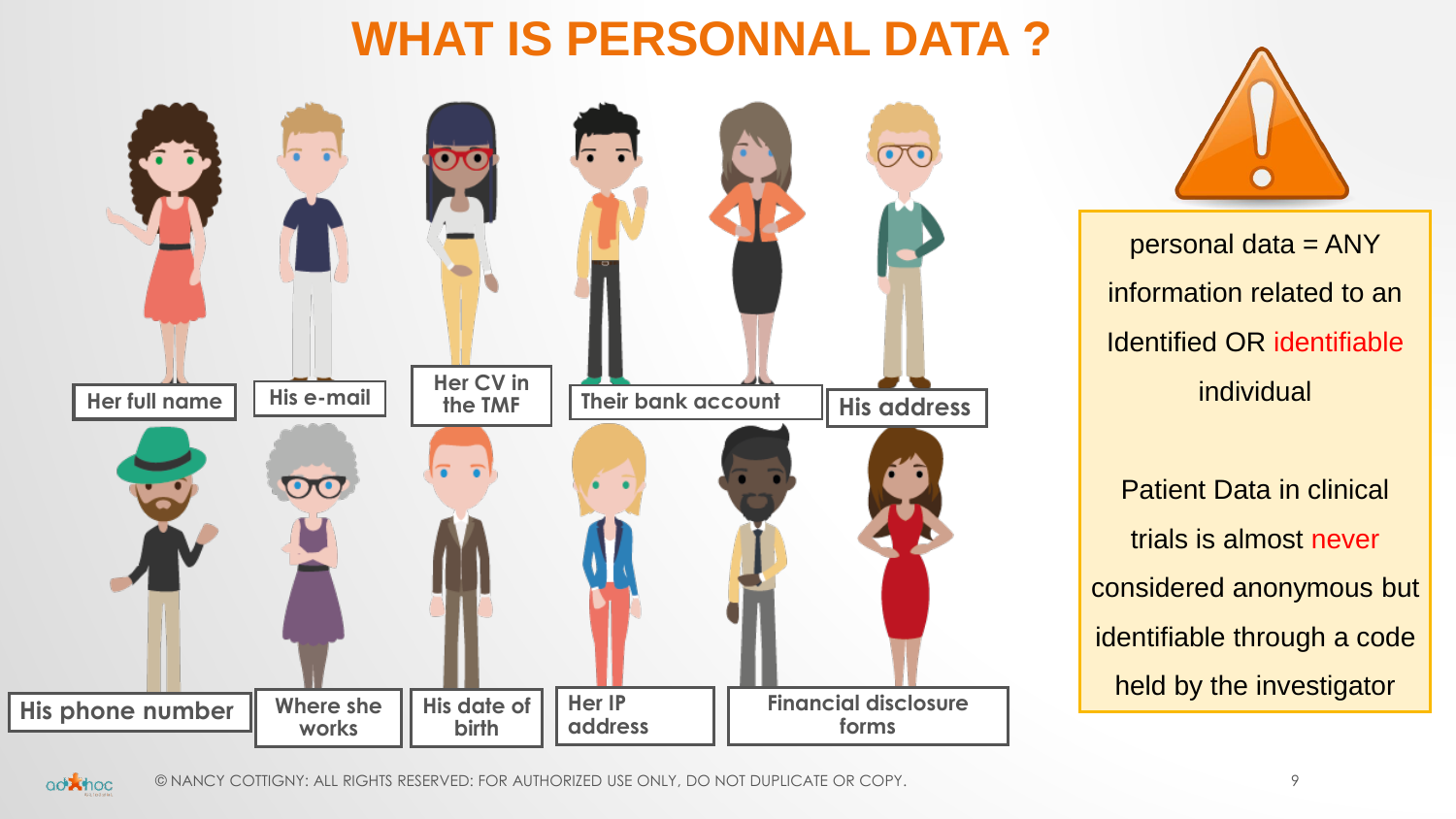# **WHAT IS SENSITIVE DATA ?**





#### **Sensitive data =**

personal data, revealing racial or ethnic origin, political opinions, religious or philosophical beliefs, trade-union membership**; data concerning health** or sex life and sexual orientation; **genetic data** or biometric data

© NANCY COTTIGNY: ALL RIGHTS RESERVED: FOR AUTHORIZED USE ONLY, DO NOT DUPLICATE OR COPY. 10adinoc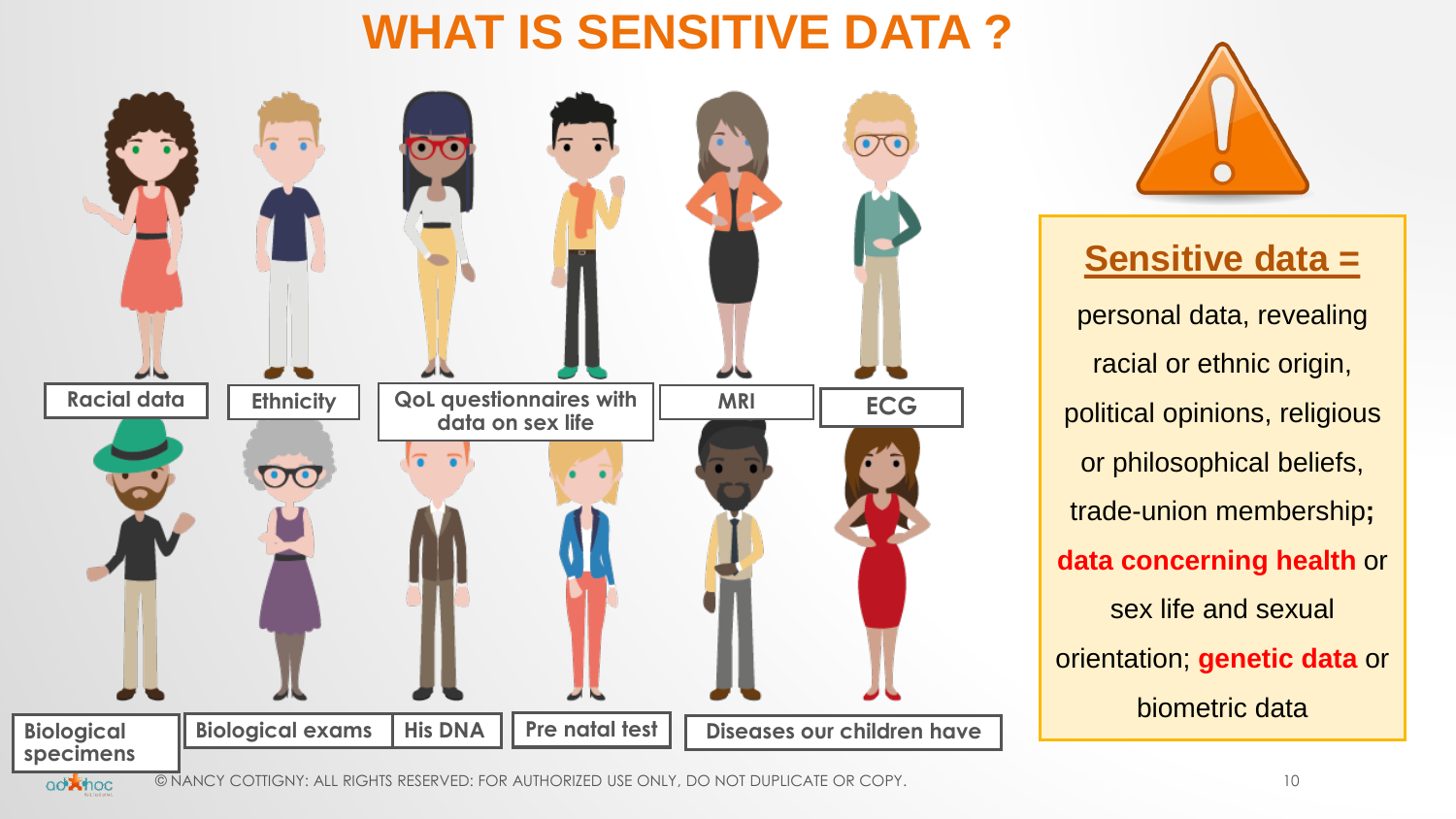# **DATA TRANSFER OUTSIDE OF THE EU**

Free data transfer inside EU

Transfer outside the EU is FORBIDDEN adequate levels of protection are in place



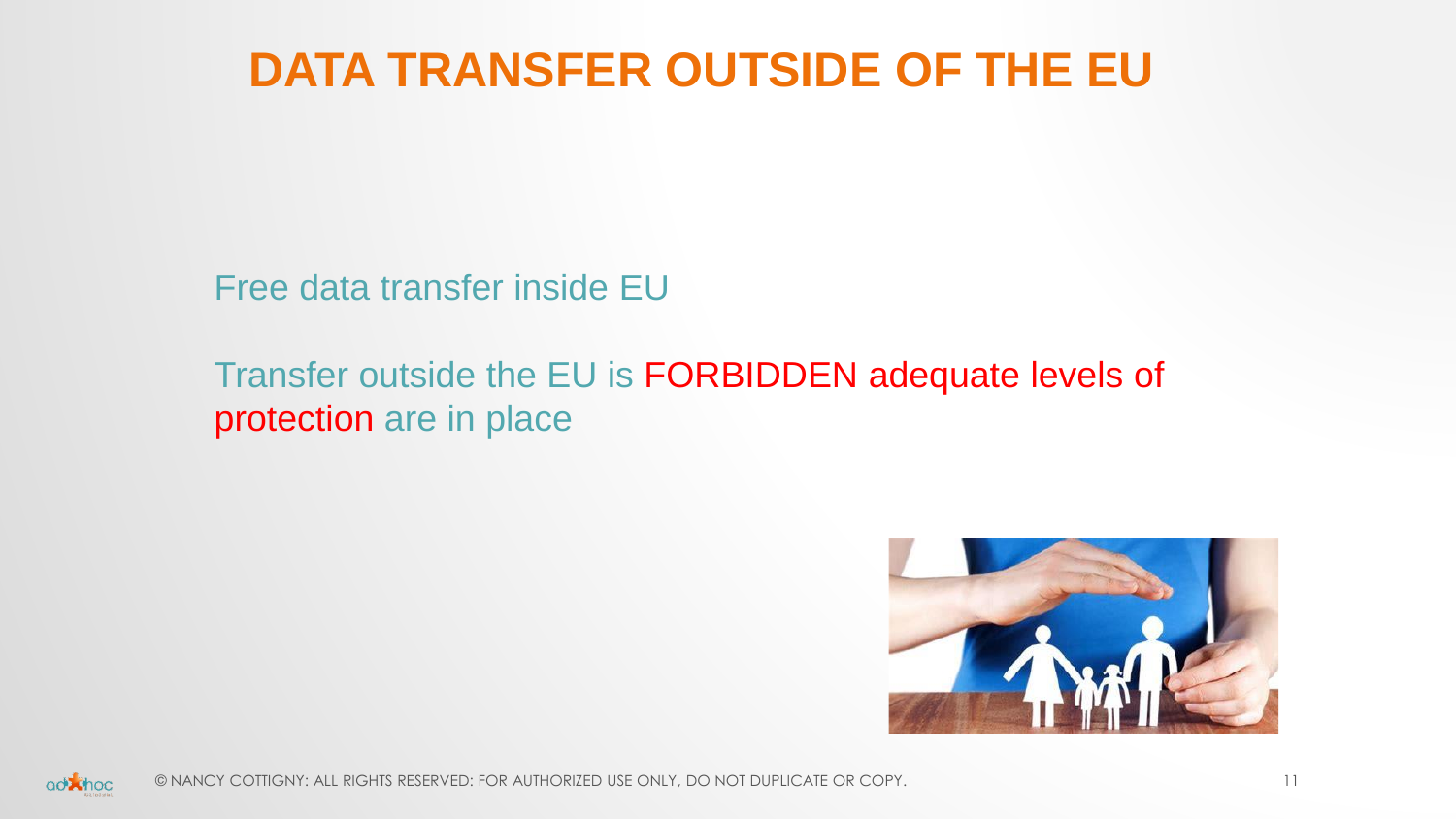#### **DATA TRANSFER OUTSIDE EU IN SUMMARY**

Legal basis to **Process** data



- **Consent**
- **Contract**
- Legal obligation
- Vital importance
- General interest (if you are a public authority!)
- Legitimate interest
- **Exemption**

Legal basis to **transfer** data EEA countries List of "safe countries" B2B contract (EU binding contratual clauses) Binding corporate rules Exemptions art 49 Or …. Consent….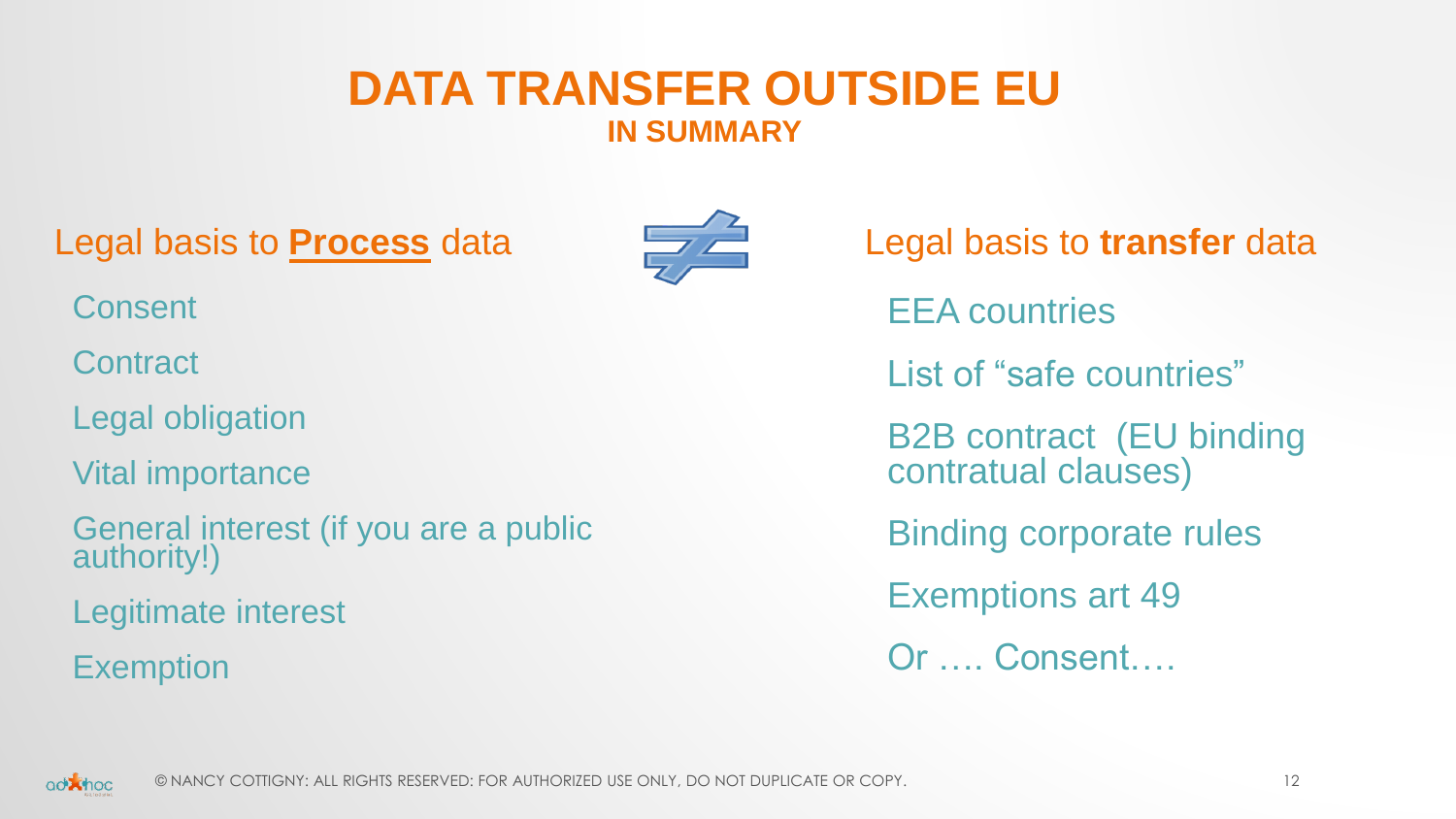# **WHAT DO YOU NEED TO DO ?**

- ➢ Get **trained** and train your staff
- ➢ Check if you need to **appoint** a Data Protection Officer (DPO) and/or a Data Protection Representative (DPR)
- ➢ Verify **impact** on various departments off your organisation (HR-BD-Clin Ops-Quality- contracts- vendor managment…)
- ➢ Have **documentation** in place to demonstrate compliance(register DPIA-SOP's- policies…)

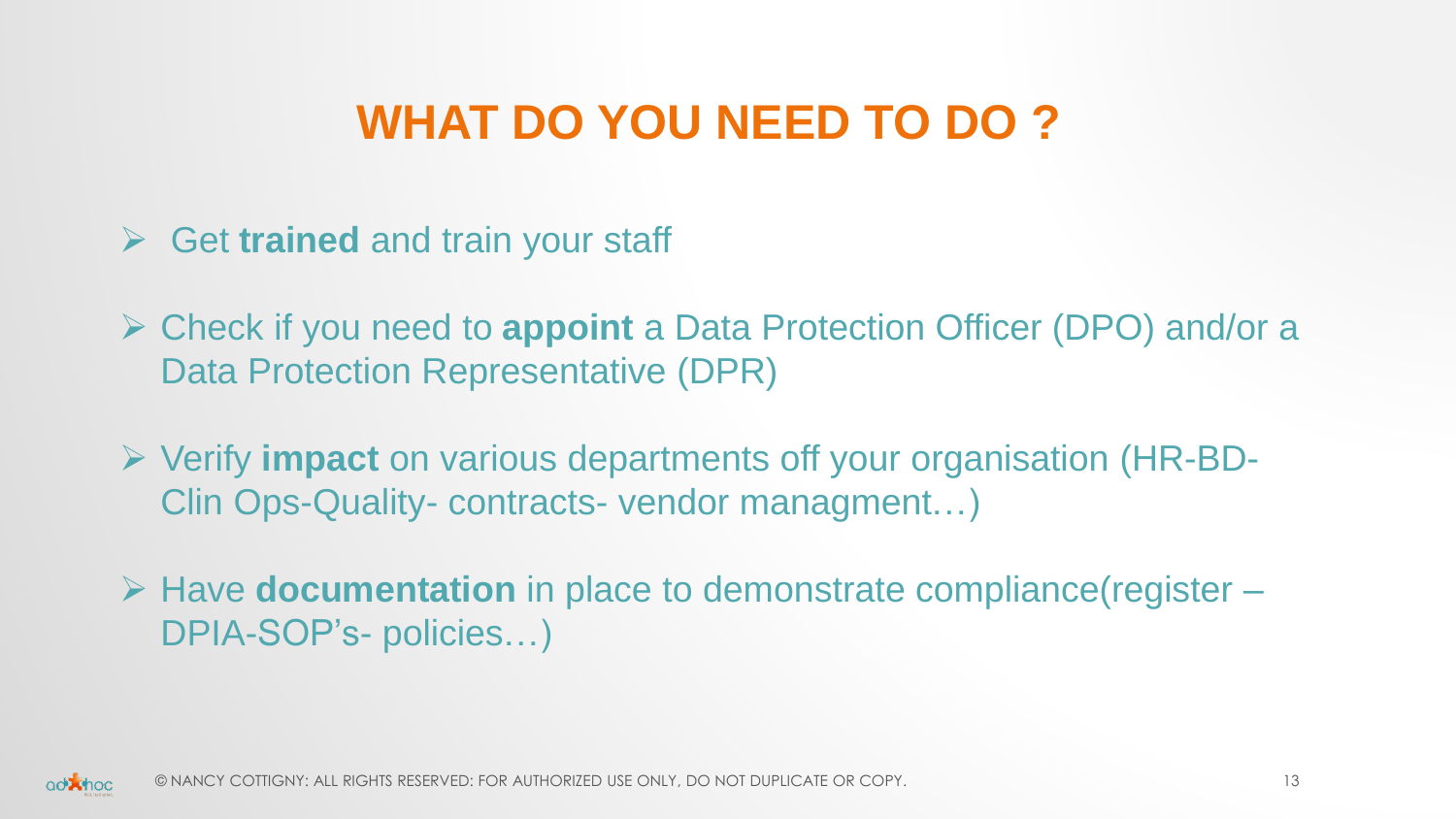

#### **Sponsors and its vendors must ensure measures are taken Both data processor and data controller can be held liable**

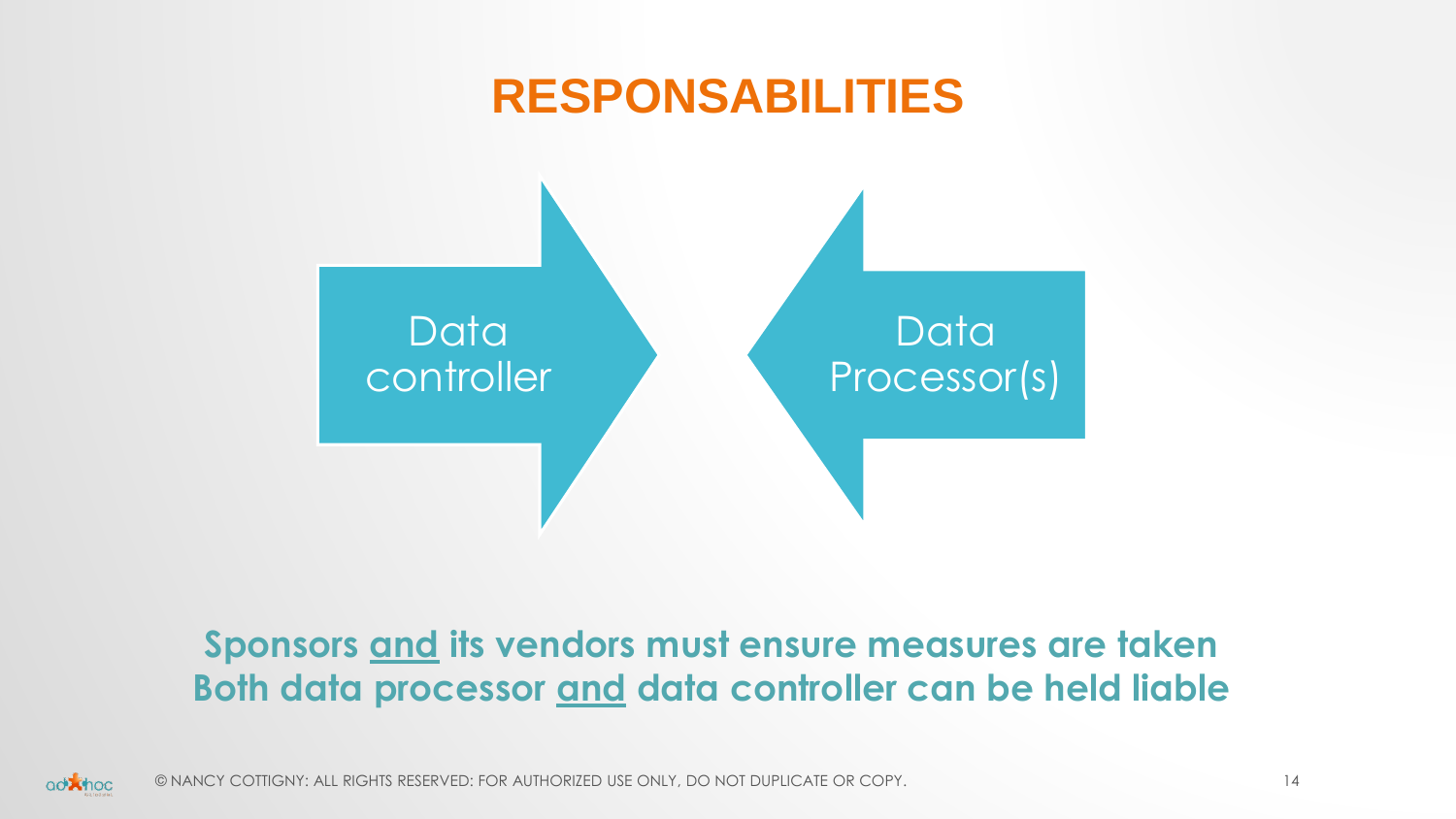### **OOPS: I DID NOT KNOW WHAT ARE THE RISKS I'M TAKING ?**

When a data breach occurs harming the data subject=

Your organisation risks a financial sanction up to **4% of you global annual turnover.** 

Your organisation risks **to be forced to erase collected data** 



Risk of compromising the Clinical Trial.

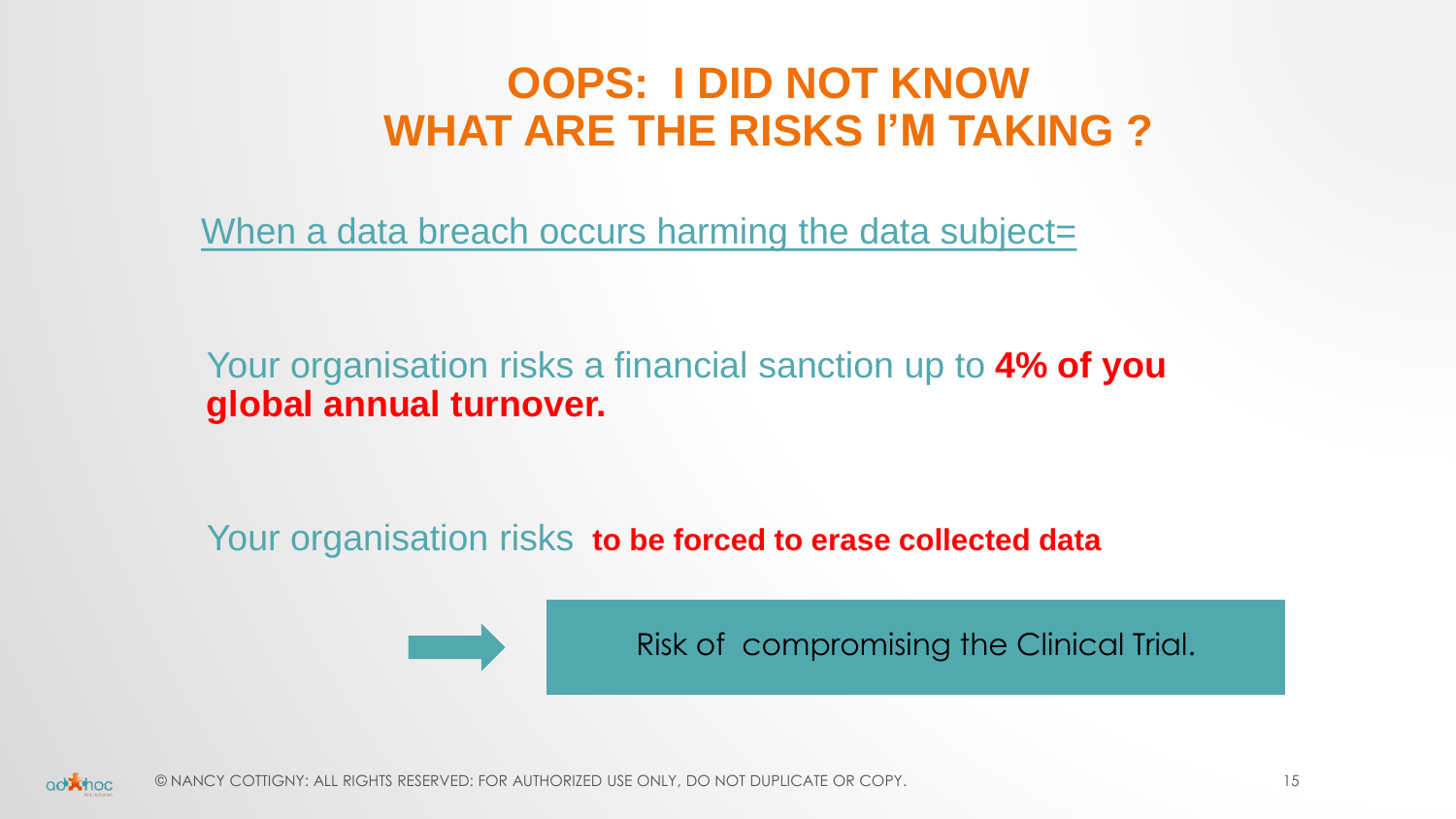

https://eur-lex.europa.eu/legalcontent/EN/TXT/HTML/?uri=CELEX:32016R0679&from=FR

https://ec.europa.eu/commission/priorities/justice-and-fundamentalrights/data-protection/2018-reform-eu-data-protection-rules\_en